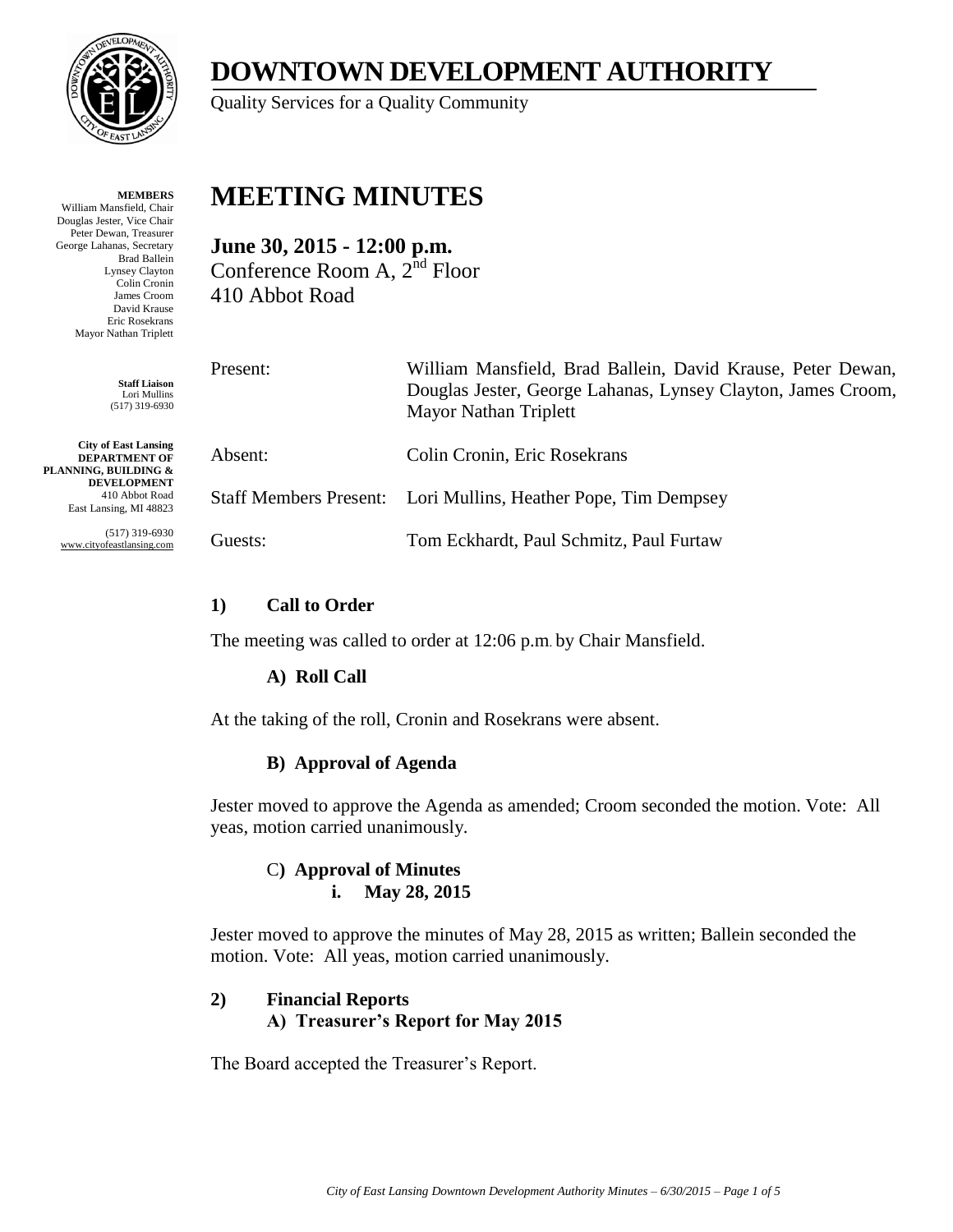- **3) Written Communications** 
	- **A) Referral Letter – 1301 and 1307 E. Grand River Avenue/116-132 Spartan Avenue**
	- **B) 565 E. Grant River Avenue**
	- **C) Letter to Taxi Authority**

The letters were included in the packet.

#### **4) Communications from Staff A) Introduction of Caleb Sharrow, new Parking Administrator**

Mr. Sharrow was not able to attend the meeting.

#### **B) Park District Due Diligence Update**

Mullins provided an update on the due diligence report. Jester asked if legal claims were reviewed. Mullins replied yes and referred the Board to page 5 of the report which outlined the scope of work. Jester stated there was a notice of default/lawsuit that was filed on June 18, 2015 and he didn't believe this was part of the review. Croom asked if there was a review of previous projects and did the consultant interview individuals to see if they were satisfied. Mullins called Corey Leon with National Development Council and placed him on speakerphone, informing him the Board would like to discuss with him further his due diligence report.

Croom asked Mr. Leon if he reviewed litigation that was pending or related to the project. Mr. Leon responded that he had asked for a list and received information about litigation in Florida and Ohio, and explained what the litigation in those states involved. Croom asked about Mr. Leon's review of past projects and how they went. Mr. Leon replied that Mr. Chappelle and Mr. Crouch have been very active in development projects for many years and discussed his review of the projects. Mr. Leon noted that his review was mainly a document review and some items the Board is asking about are beyond the scope of work. Mr. Leon noted that with this project the financial risk to the City is minimal due to it being a reimbursement. Mr. Leon discussed the experience and financial capability of Mr. Crouch. Mr. Leon stated Mr. Crouch has the cash and real estate assets that could be leveraged for this project. Croom discussed the ability to have a guarantee from Mr. Crouch that he would pay or contribute to the project. Croom asked if Mr. Leon received cooperation with his request for documents and information. Mr. Leon replied he had to push for some sensitive documents, but that is not uncommon. Mr. Leon stated he was able to get all the documents he requested.

The Board discussed with Mr. Leon recourse and non-recourse mortgages and the requirements of guarantees, both personal and property.

Jester stated in the past month there has been a notice of default and counter suit filed regarding the Park District, and asked Mr. Leon if he had reviewed the suit. Mr. Leon responded no, he had just received the information regarding the lawsuit that morning. Jester asked if the lawsuit would have an impact on Mr. Leon's report. Mr. Leon replied the information is so new he needs to have a chance to review the case, which could possibly change his report.

Lahanas discussed having Mr. Leon review the litigation and have the information brought back to the DDA at their next meeting. Mr. Leon agreed, stating this is more important and more relevant than the other lawsuits.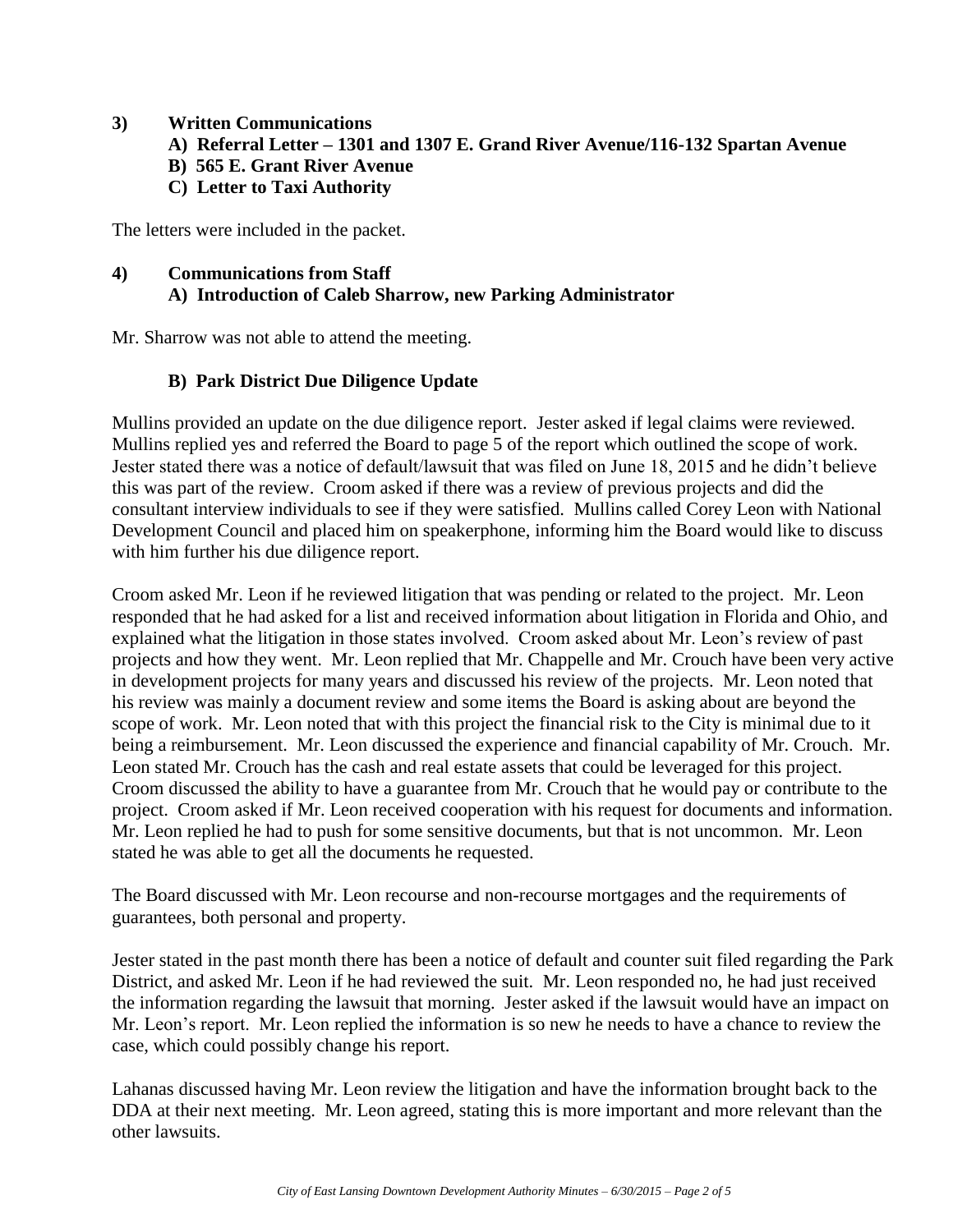The Board discussed the possibility of other litigation that may not have been included as part of the review. The Board discussed having Clark Hill or the City Attorney's Office do additional research on lawsuits. After further discussion the Board agreed to have the City Attorney research to determine if there are additional lawsuits that need to be reviewed. The Board also discussed having the information available at the July DDA subcommittee meetings.

# **C) Digital Packets**

Mullins reported City Council has moved to electronic packets and they would also like to have the DDA and Planning Commission go to digital packets. Each boardmember would need a tablet, which has been included in the budget. The other option is you can use your own tablet.

# **D) Solar Dok Picnic Table**

Mullins reported the BWL would like to install a solar dok in downtown East Lansing. It is currently being proposed to be placed on the plaza on the east side of the Marriott. The agreement will be reviewed at the July DDA Board meeting.

# **5) Communications from Audience**

Ralph Monsma, 1350 Red Leaf Lane, spoke about the financial due diligence report and the viability of the project. Mr. Monsma questioned if the due diligence report was a community friendly document. He stated he knows the Board is doing its best to understand the document. Mr. Monsma also discussed his concerns with the City finances and legacy costs.

Tom Eckhardt introduced himself along with Paul Schmitz and Paul Furtaw. Mr. Eckhardt stated he was open for any questions. Jester asked if he could provide a brief comment on the due diligence.

Mr. Eckhardt stated they provided information on May 28, May 29, June 3 and June 5 and additional items after that, and cooperated with Mr. Leon. With regards to the foreclosure on the project, the legal notice was published yesterday and can provide additional information on that.

Chris Root, 729 Sunset, stated she appreciates the due diligence process. She stated she is concerned because information about the hotel operator has not been provided and all partners should be identified. The Planning Commission was promised by PDIG that they would provide the information on the operator, and we still don't have that information. Ms. Root also discussed concerns with the issue of proprietary information, and not all information is proprietary. Ms. Root stated it seems the scope of work also changed because the report comes to a conclusion giving a TIF; the financial advisor was not asked to give a conclusion on a TIF.

#### **6) Business Agenda**

#### **A) Pre-Development Agreement with DTN for Publicly-Owned Park District Properties**

Mullins explained the original pre-development agreement with DTN was reviewed and approved. The agreement was terminated after DTN withdrew the site plan following the November 2014 election. DTN is now asking to reengage the pre-development agreement for the same project, with the exception that 404 Evergreen may not be included. The pre-development agreement has been updated with new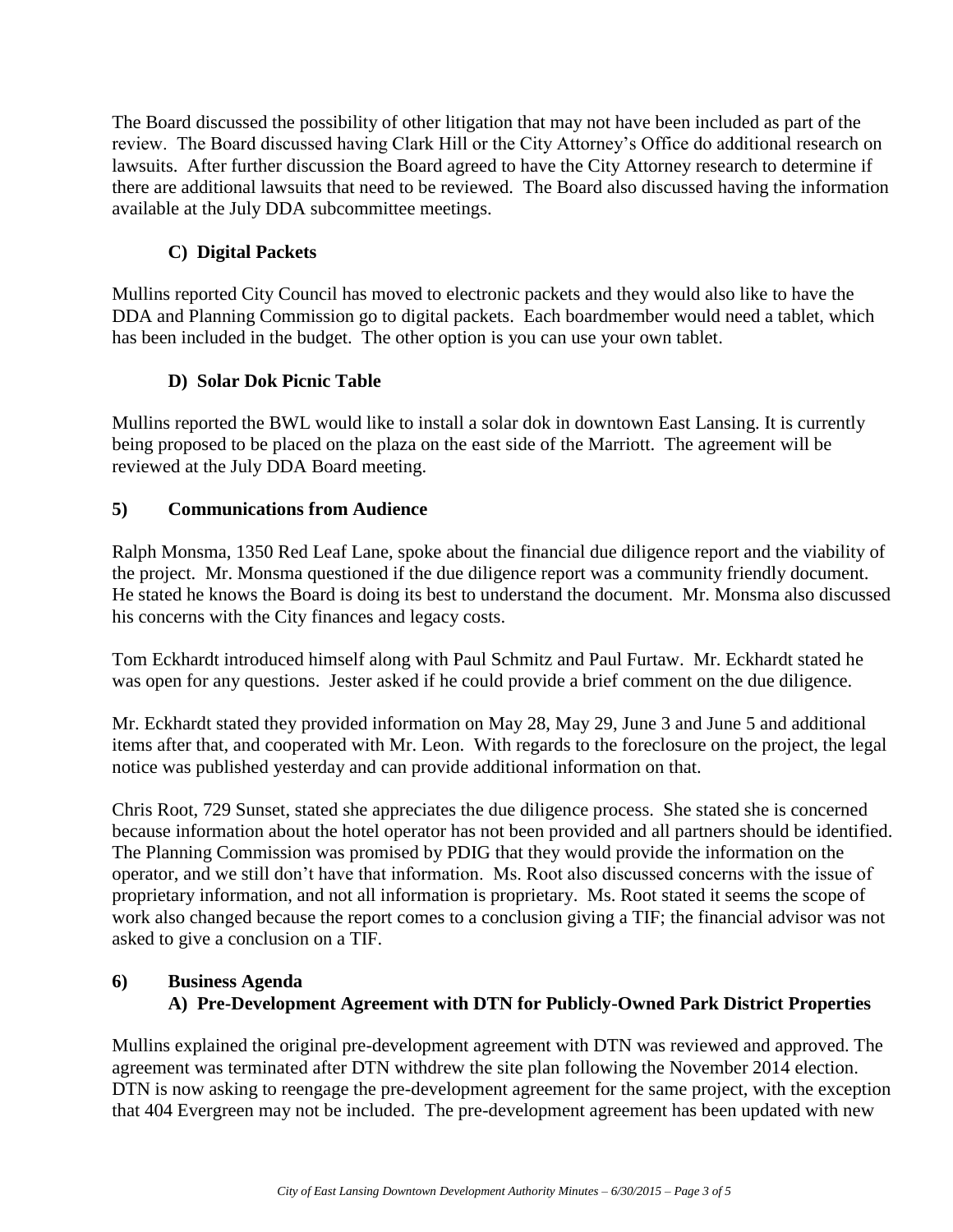dates. The Board discussed the options for placing the publicly owned properties on the ballot in March of 2016.

Jester moved to approve the pre-development agreement with the following changes, page 3, paragraph 1) March 31, 2016; paragraph C., March 31, 2016; page 4, paragraph D) March 31, 2016. Clayton seconded the motion.

Mayor Triplett explained there are earlier options for placing the publicly owned properties on the ballot, but we need to have a much more concrete plan.

There being no further discussion on the motion, a vote was taken: All yeas, motion carried unanimously.

# **B) Park District Development Agreement**

The Board discussed deferring this until the additional items to be reviewed has been completed. Jester moved to defer this to the August meeting; Ballein seconded the motion. Vote: All yeas. Motion carried unanimously.

# **7) Old Business Agenda**

None.

# **8) Committee Reports**

**A) Executive and Finance Committee i. Synopsis of June 18, 2015 Meeting**

Dewan referred the Board to the synopsis.

#### **B) Business and Market Development**

There was no meeting this month.

#### **C) Public Policy**

There was no meeting this month.

#### **D) Project and Infrastructure Development i. Synopsis of June 18, 2015 Meeting**

The Board was referred to the synopsis.

#### **9) Reports from Chair and Boardmembers A) Parking Task Force**

Dempsey reported the Committee will be meeting in July to review the Parking Master Plan.